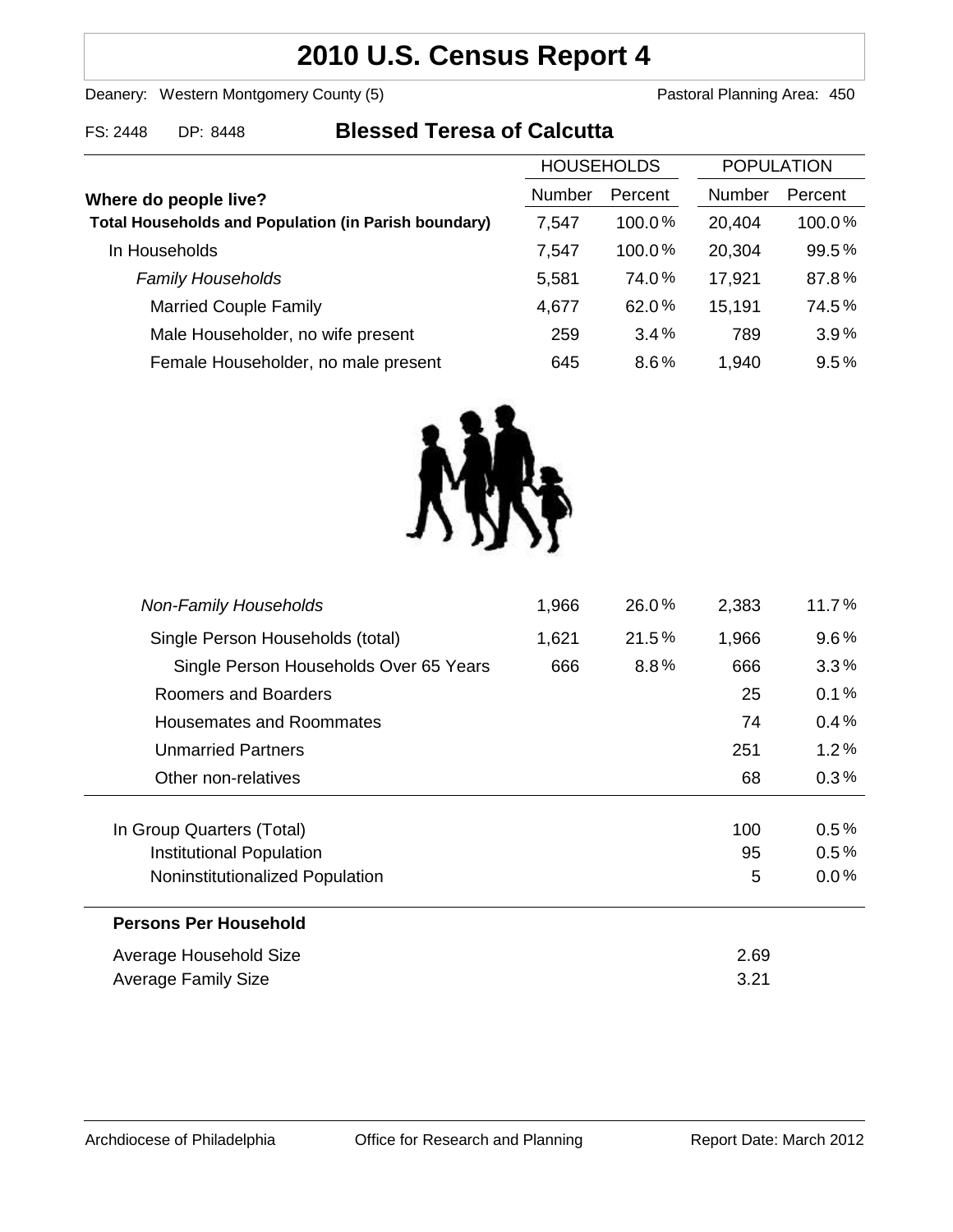# **2010 U.S. Census Report 4**

Deanery: Western Montgomery County (5) Deanery: Western Montgomery County (5)

### FS: 2448 DP: 8448 **Blessed Teresa of Calcutta**

|                                                      |        | <b>POPULATION</b> |  |
|------------------------------------------------------|--------|-------------------|--|
| Where do Children - Under Age 18 Live?               | Number | Percent           |  |
| Total Children - Under Age 18 (in Parish boundary)   | 5,569  | 100.0%            |  |
| In Households                                        | 5,568  | 100.0%            |  |
| Householder or spouse is under 18                    | 0      | 0.0%              |  |
| With Related:                                        |        |                   |  |
| Married-Couple Family                                | 4,345  | 78.0%             |  |
| Male Householder, No Wife Present                    | 226    | 4.1%              |  |
| Female Householder, No Husband Present               | 684    | 12.3%             |  |
| <b>Other Related Householder</b>                     | 45     | 0.8%              |  |
| <b>With Non-Relatives</b>                            | 76     | 1.4%              |  |
| Grandparent Householder                              | 192    | 3.5%              |  |
| In Group Quarters                                    | 1      | 0.0%              |  |
| Institutionalized population                         | 1      | 0.0%              |  |
| Noninstitutionalized population                      | 0      | 0.0%              |  |
| Where do Adults - Age 65 and Older - Live?           |        |                   |  |
| Total Adults - Age 65 and Older (in Parish boundary) | 2,527  | 100.0%            |  |
| In Households                                        | 2,438  | 96.5%             |  |
| Family Households:                                   | 1,699  | 67.2%             |  |
| Is Householder or Spouse                             | 1,478  | 58.5%             |  |
| With Other Relative Householder                      | 23     | 0.9%              |  |
| With Non-Related Householder                         | 8      | 0.3%              |  |
| is Parent                                            | 118    | 4.7%              |  |
| is Parent-in-Law                                     | 71     | 2.8%              |  |
| In Non-family Households:                            | 739    | 29.3%             |  |
| Male Living Alone                                    | 132    | 5.2%              |  |
| Male not Living Alone                                | 18     | 0.7%              |  |
| Female Living Alone                                  | 534    | 21.1%             |  |
| Female not Living Alone                              | 17     | 0.7%              |  |
| Other                                                | 39     | 1.5%              |  |
| In Group Quarters                                    | 89     | 3.5%              |  |
| Institutionalized population                         | 89     | 3.5%              |  |
| Noninstitutionalized population                      | 0      | 0.0%              |  |
| Housing Units in the Parish boundary                 |        |                   |  |
| <b>Total Housing Units</b>                           | 7,813  | 100.0%            |  |
| Occupied                                             | 7,547  | 96.6%             |  |
| Owner-Occupied                                       | 6,359  | 81.4%             |  |
| Renter-Occupied                                      | 1,188  | 15.2%             |  |
| Vacant                                               | 267    | 3.4%              |  |

Archdiocese of Philadelphia **Office for Research and Planning** Report Date: March 2012